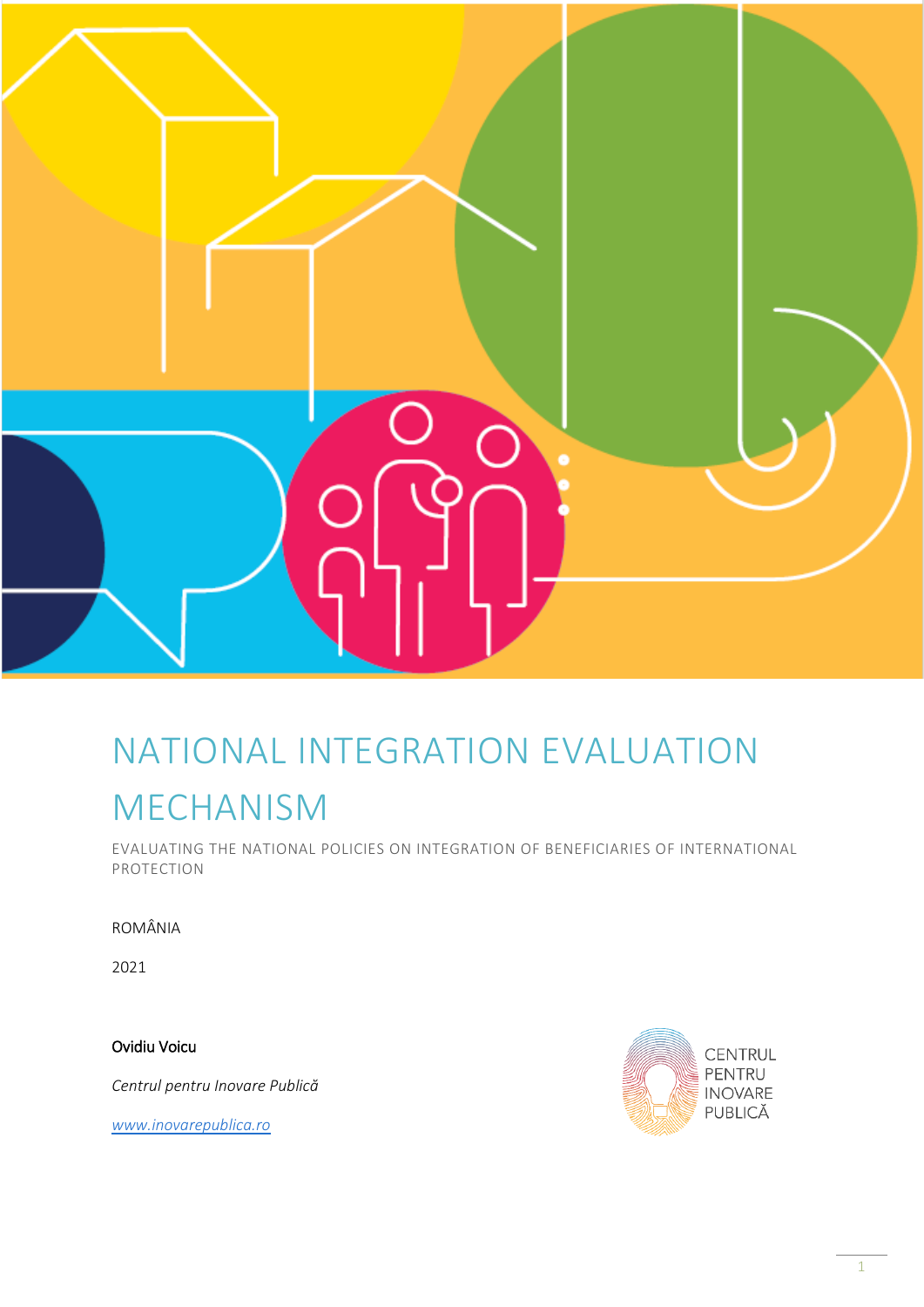Report published in the transnational project *NIEM – National Integration Evaluation Mechanism,*  financed through the European Fund for Asylum, Migration and Integration



**SAFE HARBOUR** 

The content of this report does not represent the official position of the European Commission or of the Ministry of Internal Affairs of Poland

The authors bear exclusive responsibility for the information and opinions presented in this report.



The *[Center for Public Innovation Association](http://www.inovarepublica.ro/)* fights for an open society in which transparent institutions provide access to open data, decide together with and in the interest of those that they represent, ensuring equal rights to all the persons, and in which citizens are responsible for what happens in the public sphere.

Contact: Ovidiu Voicu, [ovidiu.voicu@inovarepublica.ro](mailto:ovidiu.voicu@inovarepublica.ro)

[www.inovarepublica.ro](http://www.inovarepublica.ro/)

[fb.com/inovarepublica](http://www.fb.com/inovarepublica)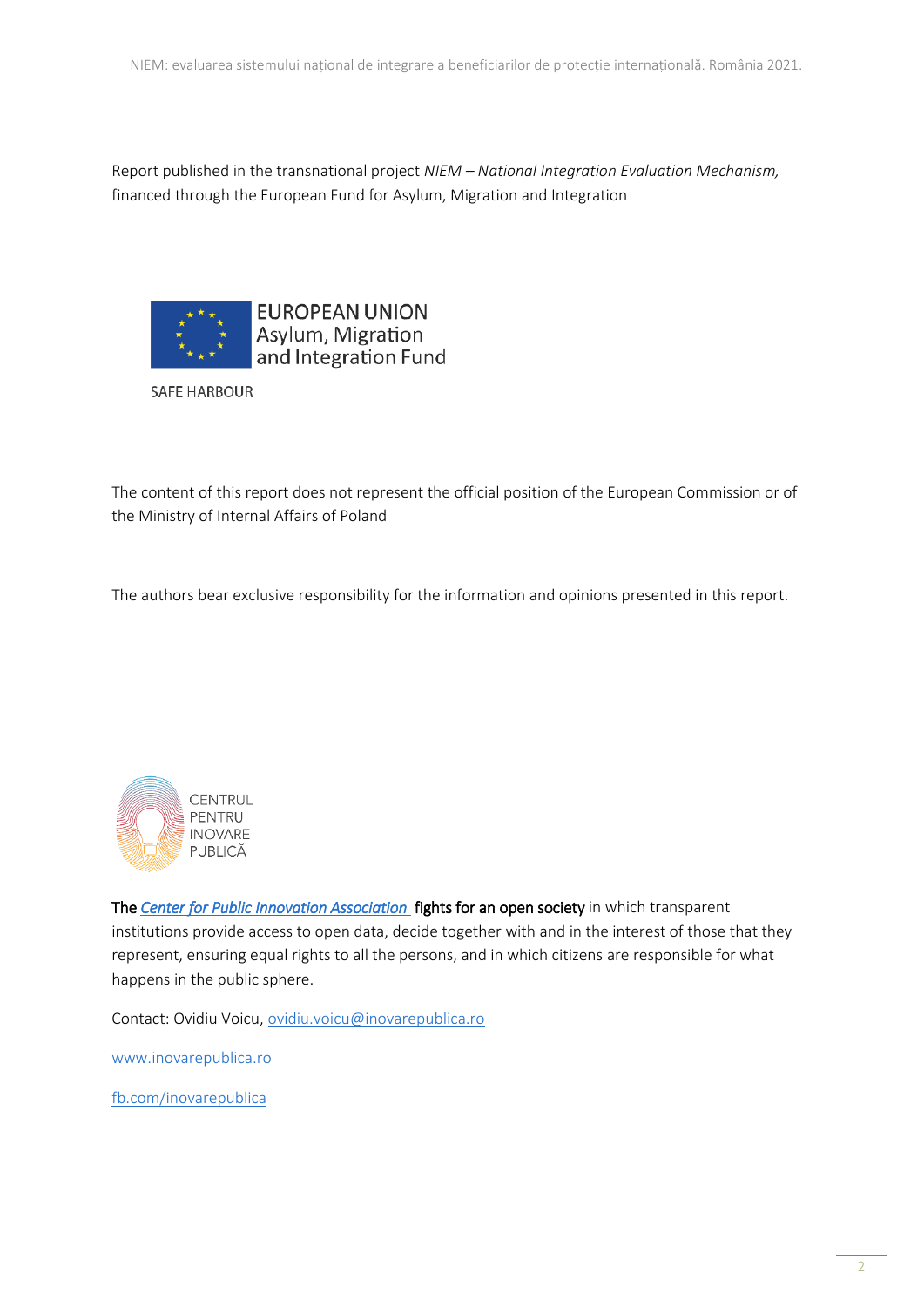## SUMMARY

**.** 

NIEM stands for *National Integration Evaluation Mechanism*. It is both the title of an international project and the name of a benchmark for evaluating national policies for refugee integration.

The NIEM project was funded by the European Union, through the European Fund for Asylum, Migration and Integration, as part of a consortium comprising 17 non-governmental organizations and universities from 14 EU member states. The project started in July 2016, and during the 6 years of its implementation, it aimed to draft and apply a methodology for evaluating the quality of refugees and asylum seekers integration policies. NIEM will contribute to the establishment of more efficient integration systems in the member states taking part in it, to an increased understanding and involvement of the national institutions responsible for integrating refugees and persons benefiting from international protection, and to the improvement of the institutional collaboration between the states involved in the project.

The NIEM benchmark for evaluating national policies for refugee integration is the main result of the project, and represents the efforts of an international research team reuniting members from all the organizations. The NIEM benchmark puts forth a tri-dimensional analysis of integration, based on the following axes:

- Groups of beneficiaries of international protection (refugees, asylum seekers, subsidiary protection beneficiaries, humanitarian protection beneficiaries)
- Steps of public policy (3 steps: Setting the Legal Framework, Building the Policy Framework, Implementation & Collaboration)
- Integration dimensions (12 dimensions: Mainstreaming, Residency, Family Reunification, Citizenship, Housing, Employment, Vocational Training, Health, Social Security, Education, Language learning and social orientation, and Building Bridges)

In order to measure the progress registered for the three axes, the research team defined 173 indicators. The relevant data for each of the indicators has been collected in each of the 14 participant countries: Bulgaria, Czech Republic, Greece, Hungary, Italy, Latvia, Lithuania, Netherlands, Poland, Romania, Slovenia, Spain, and Sweden.

The first evaluation, or the baseline, was based on data collected in 2017, and the research project was published in 2018<sup>1</sup>. For the second evaluation, the data was collected during 2019 (up until August 31st, 2019), and the results published in 2020. The third and final evaluation is using data collected in 2021 (up until August 31st, 2021), and the resulting analysis was published in 2022.

The national report for Romania follows the line of the previous NIEM publications. It starts from the main research findings, underlining the trends on each policy step and policy dimension. Looking at the aggregated scores, the study shows that Romania is lacking progress in all three steps of the policy process assessed by the NIEM standard:

<sup>&</sup>lt;sup>1</sup> The research reports (in English and in the language of the country in which the research was conducted) are available on the website of the NIEM project: http://www.forintegration.eu/pl/pub.